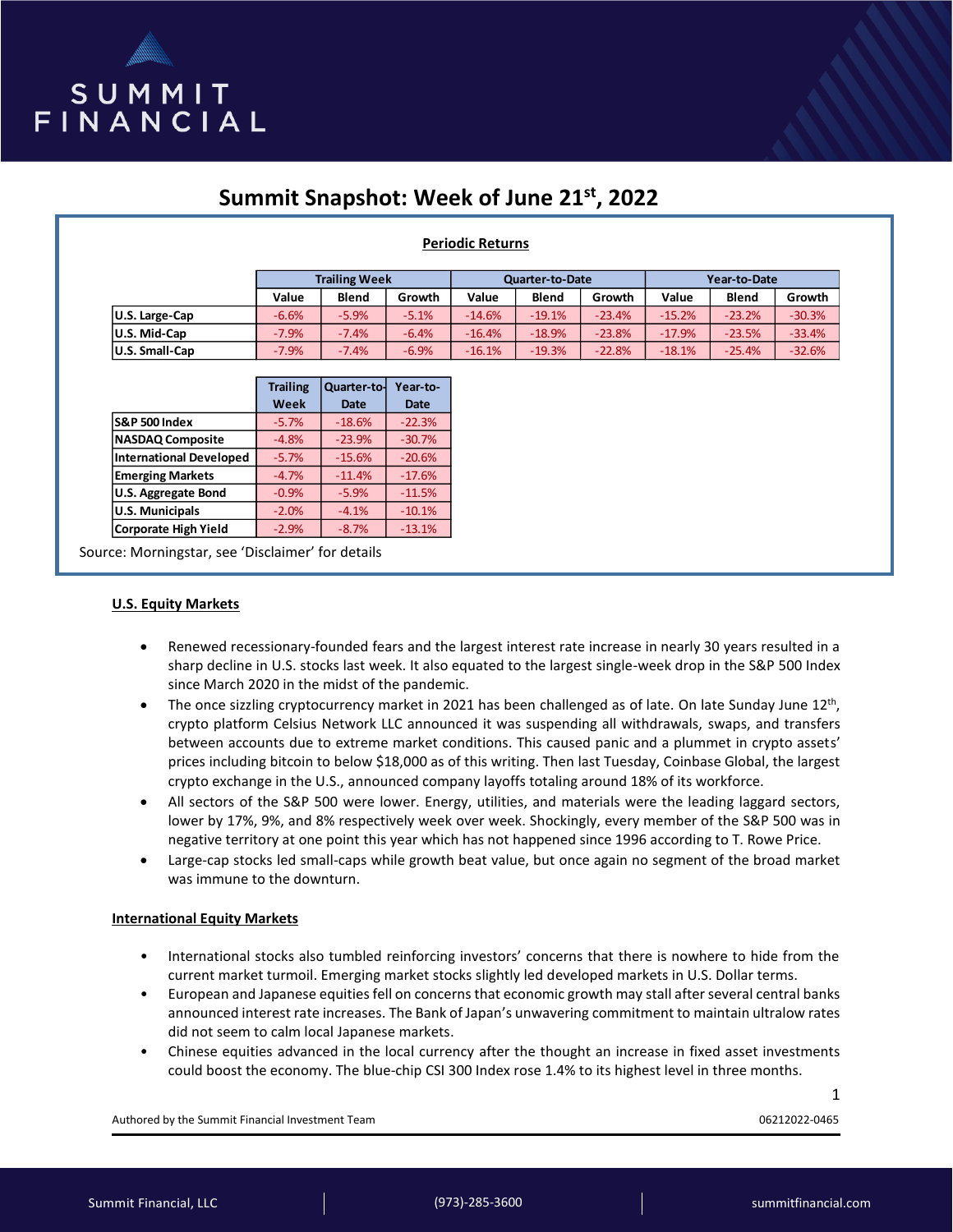### **Credit Markets (Perspectives from our partners at Piton Investment Management)**

- Treasury-bills and the front end of the year curve saw the biggest moves on the week, as one-year T-bills moved over 35 basis points higher to around a 2.83% yield.
- The 10-year Treasury yield had a wild ride after it rose from 3.05% to 3.50% before Wednesday's FOMC announcement. It since fell back and only rose seven basis points to finish the week around 3.23%.
- The yield curve remains flat and even inverted comparing the 3/5 years and 10 years' levels, suggesting a strong bias to an upcoming recessionary environment.
- Corporate investment-grade spreads widened considerably last week, around 10 basis points.
- Both corporate investment grade and high-yield funds recorded substantial outflows of \$8.7 and \$5.7 billion respectively, reflective of the risk-off sentiment.
- Municipal yields were around 30bps higher across the curve through Tuesday and remained unchanged for the remainder of the week resulting in the worst municipal bond weekly performance since April 2020.
- Heading into what is normally a seasonably strong period for municipals driven by increased maturities and lighter supply, fund outflows and Treasury volatility continue to weigh on returns. Investors remained skittish pulling \$5.6 billion from municipal funds, the 3rd largest on record.

#### **U.S. Economic Data/News**

- Following last Friday's surprising May inflation report, rumors circulated that the Federal Reserve was considering raising rates by 75 basis points at the conclusion of their Federal Open Market Committee meeting on Wednesday. Solidifying rumors, the Fed did raise the federal funds rate by 75bps to a target range of 1.50% - 1.75% marking the highest single interest rate increase since 1994. Stocks initially rallied supported by Fed Chair Jerome Powell's convincing statements to support economic growth. However, they since underwent large pullbacks on Thursday as the reality of inflation sank in with investors.
- The housing sector hinted of trouble. In May, building permits fell 7% to their lowest level since last September while housing starts dropped by 14.4%. A surprise contraction in mid-Atlantic factory activity mirrored a weaker-than-expected reading from the New York region.
- The average 30-year fixed rate mortgage interest rate rose to 5.78% on Thursday according to Freddie Mac, its highest level in more than 13 years. The recent rise of around 55bps in one week represents the largest weekly increase since 1987. The spike in mortgage rates may impact home prices which have so far remained resilient when compared to other market sectors.
- Retail sales data in May was disappointing. Overall sales fell 0.3% after being dragged down by depressed levels of auto purchases. Excluding autos and gasoline, sales only rose 0.1% which confirmed consumers were spending less in real terms given the recent elevated inflation.

#### **International Economic Data/News**

- Some European central banks raised their interest rates. The Swiss National Bank unexpectedly raised rates by a half percent to -0.25%, the first time in 15 years. The Bank of England (BoE) raised its key interest rate by a quarter percent to 1.25%. The BoE also forecasted a higher change in consumer prices in October, slightly above 11%, reflective of higher household energy costs.
- Japanese imports surged 48.9% in the year through May according to the Ministry of Finance. This easily beat out the 15.8% rise in exports over the same period indicative of soaring commodity prices and a historically weak yen.
- Chinese industrial production slightly rose year over year in May despite expectations for a small contraction. Retail sales fell less than expected as the latest draconian restrictions were somewhat eased, targeting localized lockdowns instead. However, China's unemployment rate in 31 cities rose to record high of 6.9% showing signs of labor market weakness.
- Australian wage inflation triggered a spike in government bond yields. The yield on Australia's three-year government bond rose more than 50 basis points and reached a 10-year high during the week.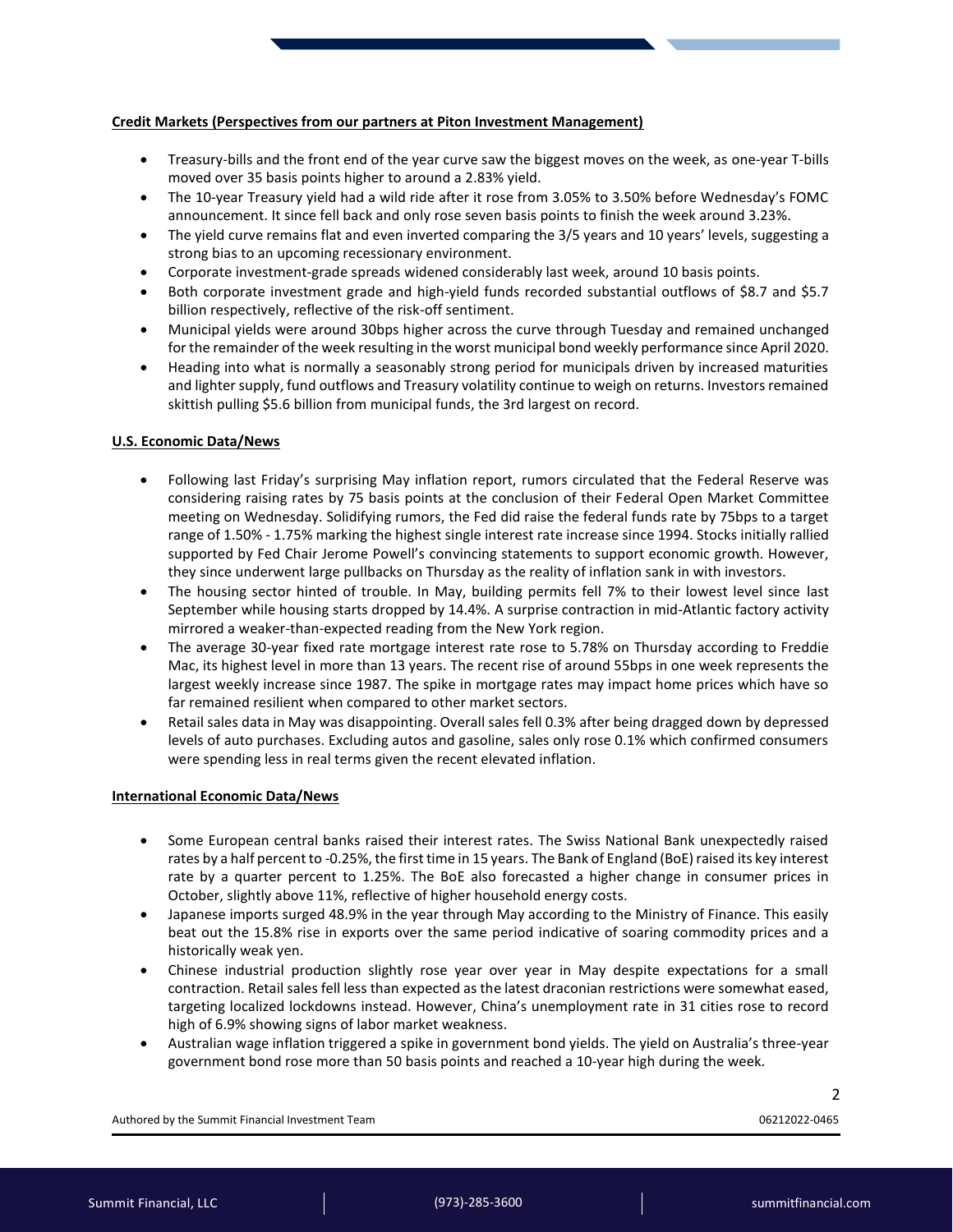#### **Odds and Ends**

- On Saturday, the Centers for Disease Control and Prevention approved both the two-dose Moderna COVID-19 vaccine, or the similar three-dose series produced by Pfizer and BioNTech SE for use in children aged 6 months and older. This age group has been the last to be approved for a vaccination following last month's approval for children aged 5-11 years old and the adults' approval in December 2020. Federal authorities have begun shipping vials to health departments and pharmacies which are expected to be available for use imminently. The approval by the CDC followed the Food and Drug Administration's authorization of the shots on Friday.
- The international governing body of soccer, FIFA, announced the 16 cities where the 2026 World Cup will be played across the United States, Mexico, and Canada. In all 11 U.S. cities that were selected, games will be played in NFL stadiums much to the delight of NFL team owners who view the World Cup games as very lucrative. The cities include Atlanta, Boston, Dallas, Houston, Los Angeles, Kansas City, Miami, New York, Philadelphia, San Francisco, and Seattle. There are also three cities in Mexico that were selected and two in Canada. The focus for these cities will now return to jockeying for the final championship match which has not been decided yet.
- As global warming reduces the amount of year-round ice in the arctic regions, some companies view the environmental effects as an opportunity to flourish. Three Alaskan, Finnish, and Japanese companies joined forced, including the Russian government as well, in an effort to improve digital infrastructure by installing an undersea cable throughout the Arctic. Essentially this cable would aim to significantly expedite the time it takes to transmit data worldwide. Because of less Arctic ice and longer accessibility to the ocean, these companies plan to build a cable that connects the Atlantic with the Pacific Ocean, slated to begin survey work in the summer of 2023. The proposed Far North Fiber route is expected to be operational in 2026 and consist of roughly 8,700 miles of undersea cables.

# **Resource of the week:**

- After a tough start in 2022 due to rising rates, AllianceBernstein Municipal Portfolio Manager Daryl Clements discusses his municipal bond outlook for the remainder of the year. Daryl joined AB in 2002, is a tenured member of the Tax-Exempt Fixed Income Investment Policy Group and is a listed PM on the popular High-Quality Municipal Bond Strategy. Despite the recent volatility he maintains an optimistic viewpoint for municipal bonds because of two main reasons. These include their ability to be resilient in stressed environments and because the sell-off has not been fundamentally driven, rather more based on interest rates. Have a listen to hear more from this industry veteran.
- **Podcast link**: [https://www.bernstein.com/our-insights/podcasts/the-pulse/what-bond-investors](https://www.bernstein.com/our-insights/podcasts/the-pulse/what-bond-investors-should-expect-during-the-balance-of-2022.html)[should-expect-during-the-balance-of-2022.html](https://www.bernstein.com/our-insights/podcasts/the-pulse/what-bond-investors-should-expect-during-the-balance-of-2022.html)

Sources: The WSJ, T. Rowe Price Global Markets Weekly Update